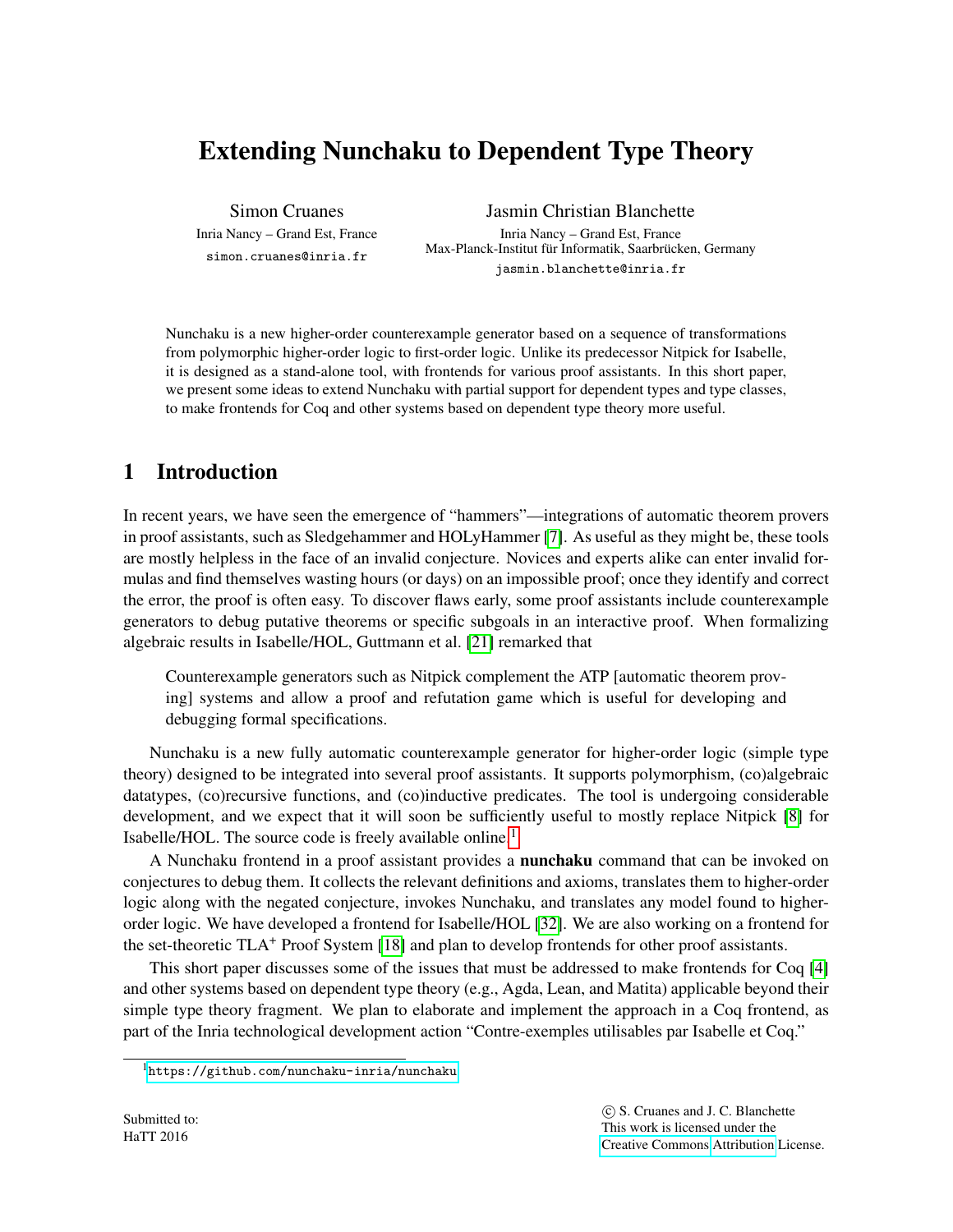### 2 Overview of Nunchaku

Nunchaku is the spiritual successor to Nitpick but is designed as a stand-alone OCaml program, with its own input language. Whereas Nitpick generates a succession of finite problems for increasing cardinalities, Nunchaku translates its input to one first-order logic program that targets the finite model finding fragment of CVC4 [\[2\]](#page-7-3), a state-of-the-art SMT (satisfiability modulo theories) solver. Using CVC4 as a backend allows Nunchaku to reason efficiently about arithmetic constraints and (co)algebraic datatypes [\[36\]](#page-8-3) and to detect unsatisfiability in addition to satisfiability. Support for other backends, including Kodkod [\[43\]](#page-9-0) (used by Nitpick) and Paradox [\[16\]](#page-7-4), is in the works. We also plan to integrate backends based on code execution and narrowing, as provided by Quickcheck for Isabelle/HOL [\[10\]](#page-7-5), to further increase the likelihood of finding counterexamples.

Nunchaku's input syntax is inspired by that of proof assistants based on higher-order logic (e.g., Isabelle/HOL) and by typed functional programming languages (e.g., OCaml). The following problem gives a flavor of the syntax:

```
data nat := Zero \vert Suc nat.
pred even : nat \rightarrow prop :=
   even Zero;
   ∀n. odd n ⇒ even (Suc n)
and odd : nat \rightarrow prop :=
  ∀n. even n ⇒ odd (Suc n).
val m: nat.
goal even m \wedge \neg (m = \text{Zero}).
```
The problem defines a datatype (nat) and two mutually recursive inductive predicates (even and odd), it declares a constant *m*, and it specifies a goal to satisfy ("*m* is even and nonzero"). For counterexample generation, the negated conjecture must be specified as the Nunchaku goal. For the example above, Nunchaku outputs the model

val even :=  $\lambda(n : nat)$ . IF  $n = \text{Zero} \vee n = \text{Suc}$  (Suc Zero) THEN true ELSE ?..., n. val odd :=  $\lambda(n : nat)$ . IF  $n =$  Suc Zero THEN true ELSE ?... *n*.<br>val  $m$  := Suc (Suc Zero). *:*= Suc (Suc Zero).

The output is a finite fragment of an infinite model. The notation '?..' is a placeholder for an unknown value or function. To most users, the interesting part is the interpretation of *m*; but it may help to inspect the partial model of even and odd to check if they have the expected semantics.

Given an input problem, Nunchaku parses it before applying a sequence of translations, each reducing the distance to the target fragment. In our example, the predicates even and odd are translated to recursive functions, then the recursive functions are encoded to allow finite model finding, by limiting their domains to an unspecified finite fragment. If Nunchaku finds a model of the goal, it translates it back to the input language, reversing each phase.

The translation pipeline includes the following phases (adapted from a previous paper [\[37\]](#page-8-4)):

Type inference infers types and checks definitions;

**Type skolemization** replaces  $\exists \alpha$ .  $\varphi[\alpha]$  with  $\varphi[\tau]$ , where  $\tau$  is a fresh type;

Monomorphization specializes polymorphic definitions on their type arguments and removes unused definitions;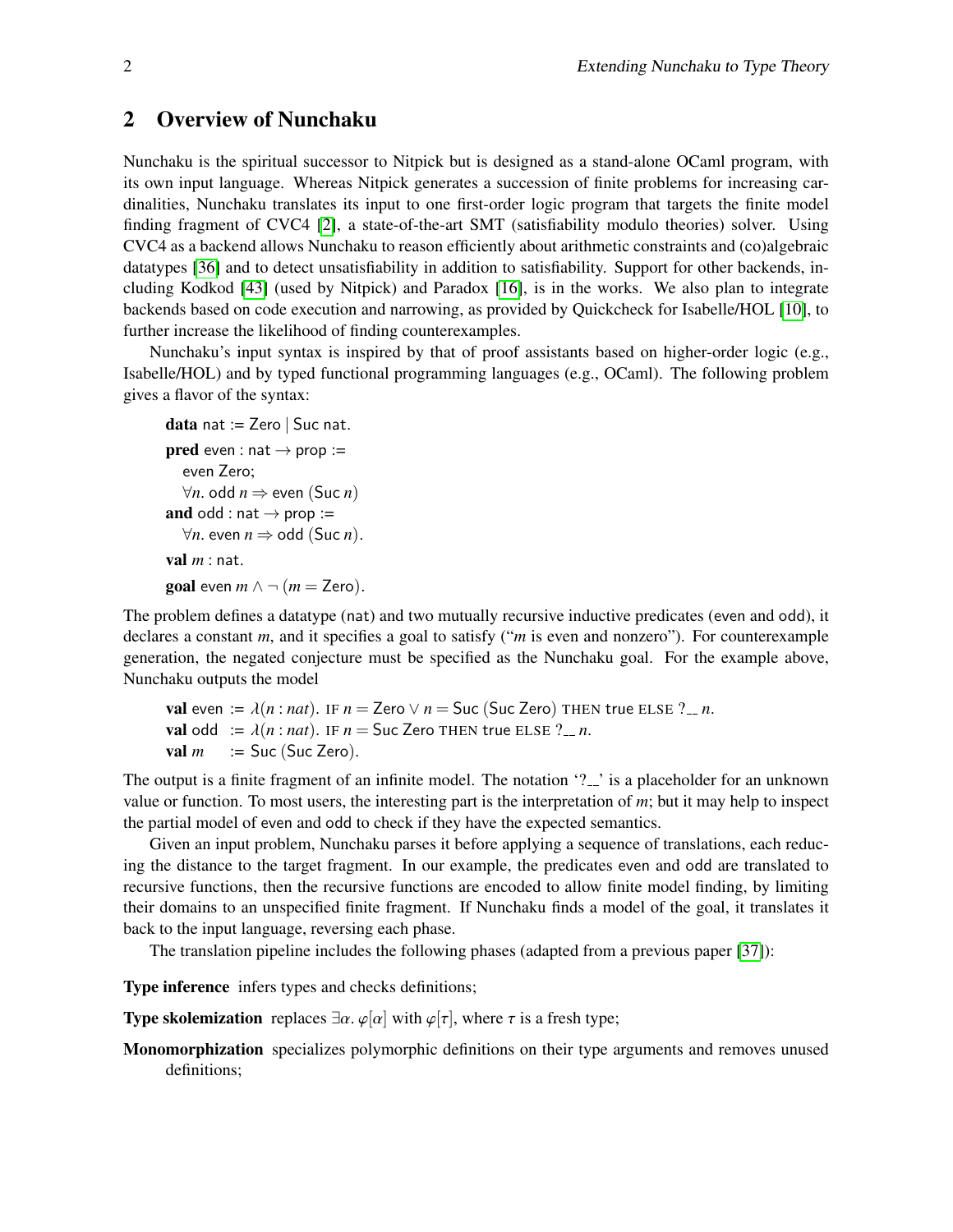- Elimination of equations translates multiple-equation definitions of recursive functions into a single nested pattern matching;
- Specialization creates instances of functions with static arguments (i.e., an argument that is passed unchanged to all recursive calls);
- Polarization specializes predicates into a version used in positive positions and a version used in negative positions;
- Unrolling adds a decreasing argument to possibly ill-founded predicates;

Skolemization introduces Skolem symbols for term variables;

Elimination of (co)inductive predicates recasts a multiple-clause (co)inductive predicate definition into a recursive equation;

 $\lambda$ -Lifting eliminates  $\lambda$ -abstractions by introducing named functions;

Elimination of higher-order constructs substitutes SMT-style arrays for higher-order functions;

Elimination of recursive functions encodes recursive functions to allow finite model finding;

Elimination of pattern matching rewrites pattern-matching expressions using datatype discriminators and selectors;

Elimination of assertions encodes ASSERTING operator using logical connectives;

CVC4 invocation runs CVC4 to obtain a model.

Although our examples use datatypes and well-founded (terminating) recursion, Nunchaku also supports codatatypes and productive corecursion. In addition to finite values, cyclic  $\alpha$ -regular codatatype values can arise in models (e.g., the infinite stream  $1,0,9,0,9,0,9,...$ ) [\[36\]](#page-8-3).

While most of Nunchaku's constructs are fairly conventional, one is idiosyncratic and plays a key role in the translations described here: The ASSERTING operator, written *t* ASSERTING  $\varphi$ , attaches a formula  $\varphi$ —the *guard*—to a term *t*. It allows the evaluation of *t* only if  $\varphi$  is satisfied. The construct is equivalent to IF  $\varphi$  THEN *t* ELSE UNREACHABLE in other specification languages (e.g., the Haskell Bounded Model Checker [\[14\]](#page-7-6)). Internally, Nunchaku pulls the ASSERTING guards outside of terms into the surrounding logical context, carefully distinguishing positive and negative contexts.

Nunchaku can only find classical models with functional extensionality, which are a subset of the models of constructive type theory. This means the tool, together with the envisioned encoding, will be sound but incomplete: All counterexamples will be genuine, but no counterexamples will be produced for classical theorems that do not hold intuitionistically. We doubt that this will seriously impair the usefulness of Nunchaku in practice.

### 3 Encoding Recursive Functions

When using finite model finding to generate counterexamples, a central issue is to translate infinite positive universal quantifiers in a sound way. The situation is hopeless for arbitrary axioms or hypotheses, but infinite quantifiers arising in well-behaved definitions can be encoded soundly. We describe Nunchaku's encoding of recursive functions [\[37\]](#page-8-4), because it is one of the most crucial phases of the translation pipeline and it illustrates the ASSERTING construct in a comparatively simple setting.

Consider the following factorial example: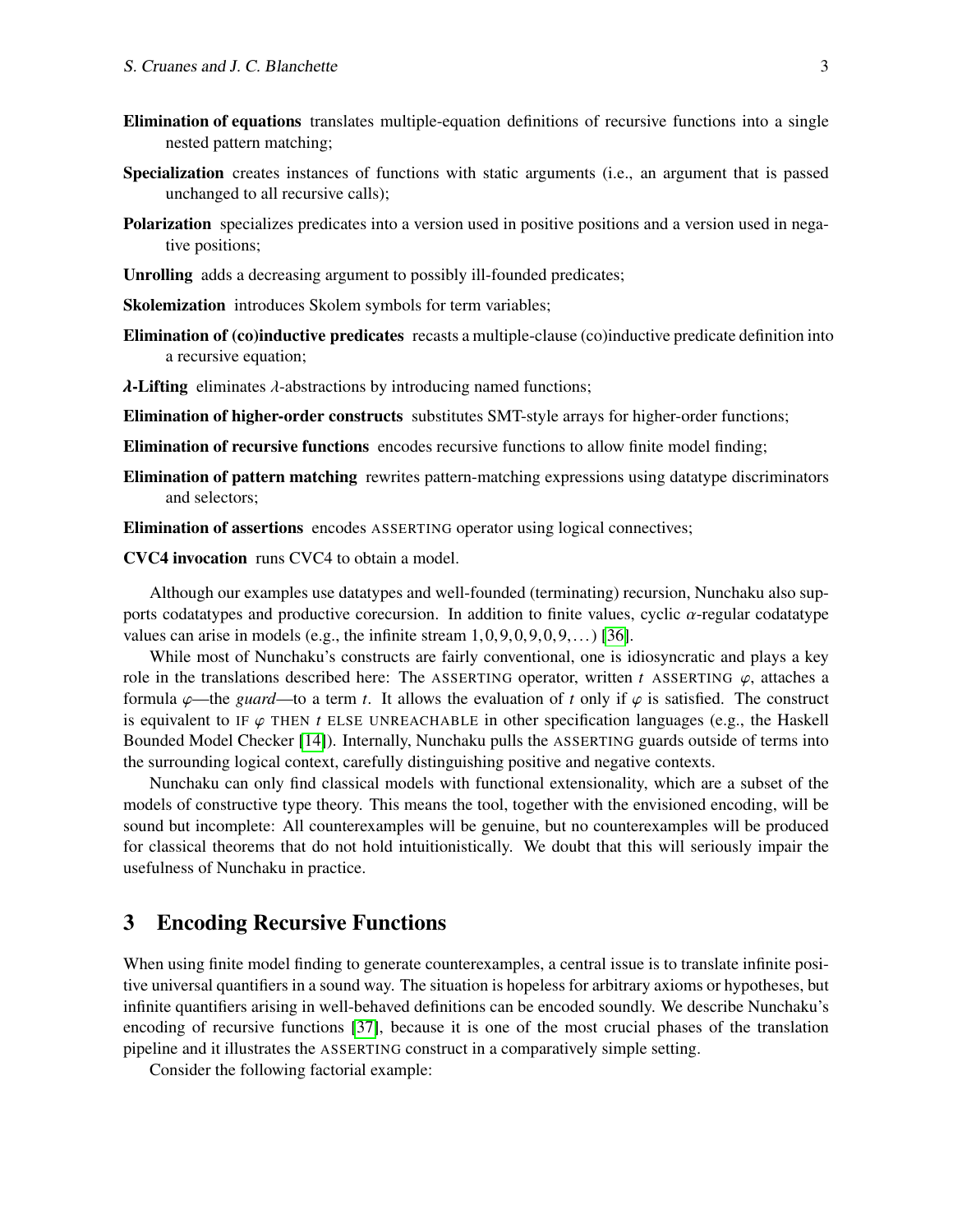```
rec fact : int \rightarrow int :=
  ∀n. fact n = (IF n ≤ 0 THEN 1 ELSE n * fact (n-1)).
val m : int.
goal fact m > 100.
```
(We conveniently assume that Nunchaku has a standard notion of integer arithmetic, as provided by its backend CVC4.) The encoding restricts quantification on fact's domain to an unspecified, but potentially finite, type  $\alpha_{\text{fact}}$  that is isomorphic to a subset of fact's argument type and introduces projections  $\gamma_{\text{fact}}$ :  $\alpha_{\text{fact}} \rightarrow \text{int}$  and ASSERTING guards throughout the problem, as follows:

```
val fact : int \rightarrow int.
axiom \forall (a : \alpha_{\text{fact}}). fact (\gamma_{\text{fact}} a) = (\text{IF } \gamma_{\text{fact}} a \leq 0 \text{ THEN } 1ELSE \gamma_{\text{fact}} a * (\text{fact } (\gamma_{\text{fact}} a - 1) \text{ ASSENTING } \exists (b : \alpha_{\text{fact}}) \ldotp \gamma_{\text{fact}} b = \gamma_{\text{fact}} a - 1)).val m : int.
```
goal (fact *m* ASSERTING  $\exists (b : \alpha_{\text{fact}})$ .  $\gamma_{\text{fact}} b = m$ ) > 100.

The guards are propagated outward until they reach a polarized context, at which point they can be asserted using standard connectives:

```
val fact : int \rightarrow int.
axiom \forall (a : \alpha_{\text{fact}}). fact (\gamma_{\text{fact}} a) = (\text{IF } \gamma_{\text{fact}} a \leq 0 \text{ THEN } 1 \text{ ELSE } \gamma_{\text{fact}} a * \text{fact } (\gamma_{\text{fact}} a - 1)\wedge \neg \gamma_{\text{fact}} a \leq 0 \wedge \exists (b : \alpha_{\text{fact}}) \ldotp \gamma_{\text{fact}} b = \gamma_{\text{fact}} a - 1).val m: int.
goal fact m > 100 \land \exists (b : \alpha_{\text{fact}}). \gamma_{\text{fact}} b = m.
```
The guards ensure that the result of recursive function calls is inspected (i.e., influences the truth value of the problem) only if the arguments are in the subset  $\alpha_{\text{fact}}$ , for which the function is axiomatized.

## <span id="page-3-0"></span>4 Encoding Dependent Datatypes

We propose an extension to Nunchaku's type system with a simple flavor of dependent types. We assume a finite hierarchy of sorts. A Coq frontend would need to truncate the problem's hierarchy of universes. Our encoding is similar to the one proposed by Jacobs and Melham [\[24\]](#page-8-5). We, too, erase dependent parameters from types and use additional predicates to enforce constraints that would be lost otherwise—with the addition of dependent (co)datatypes. In (co)datatypes, we allow term parameters (such as the length of a list, of type nat) to occur as uniform parameters or as indices (i.e., each constructor can have a different value for this parameter), but type parameters should occur uniformly. We only forbid polymorphic recursion (type indices), because it is not compatible with the monomorphization step Nunchaku currently relies on.

In general, we consider dependent (co)datatype definitions of the form

$$
(\mathbf{co})\mathbf{data} \tau \overline{x} \overline{\alpha} :=
$$
  
\n
$$
c_1 : \overline{\sigma^1} \to \tau \overline{t^1} \overline{\alpha}
$$
  
\n
$$
\vdots
$$
  
\n
$$
c_k : \overline{\sigma^k} \to \tau \overline{t^k} \overline{\alpha}.
$$

where  $\bar{x} := (x_i)_{i=1}^m$  is the tuple of term variables on which  $\tau$  depends,  $\bar{\alpha} := (\alpha_i)_{i=1}^n$  is the tuple of type variables, the types  $(\sigma_i^k)_{i=1}^{\text{arity}(c_k)}$  $\lim_{i=1}^{a_{\text{Hly}}(c_k)}$  are the types of the arguments of the *k*th constructor, and the terms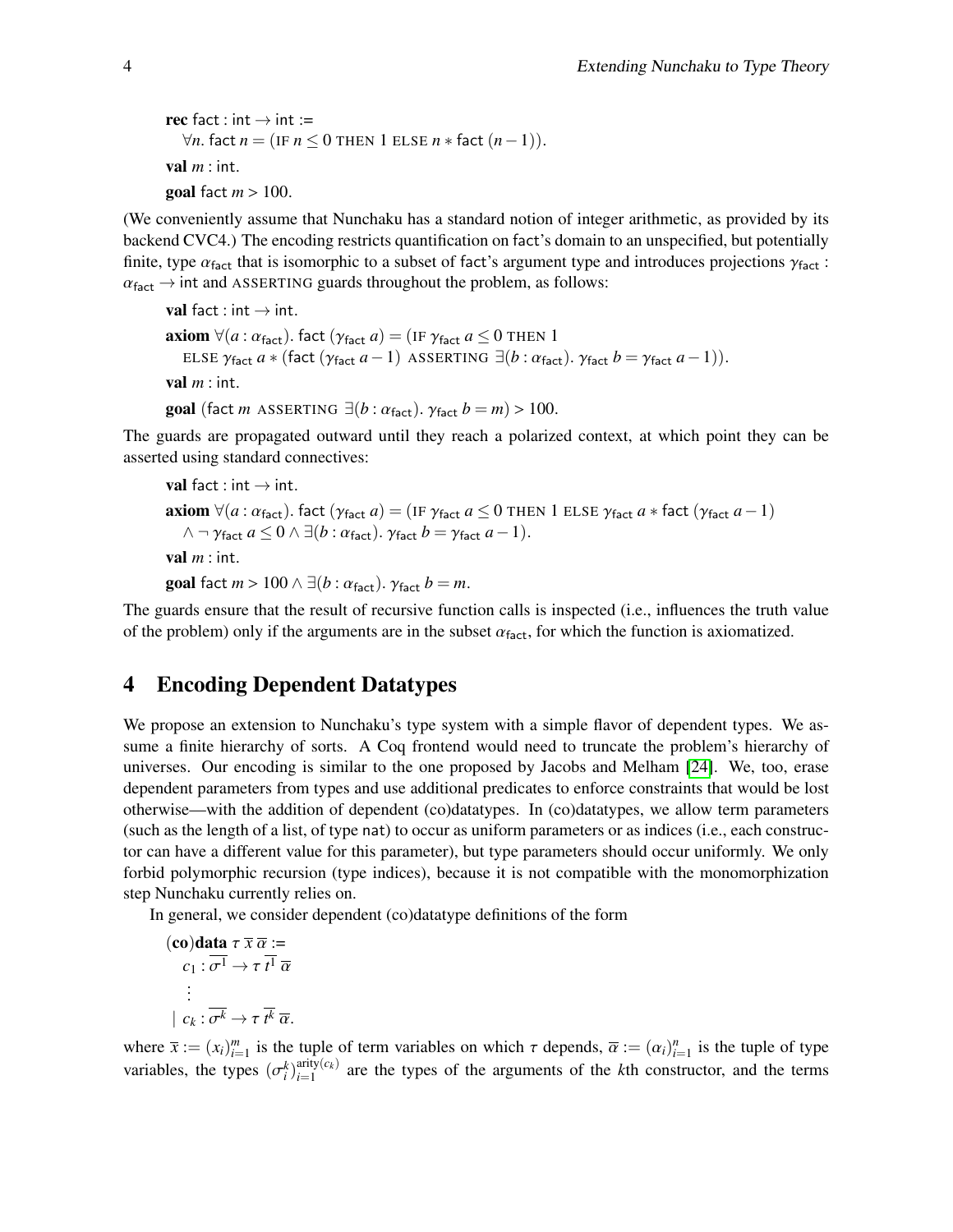#### S. Cruanes and J. C. Blanchette 5

 $\overline{t^k} := (t_i^k)_{i=1}^m$  are the term arguments of the *k*th constructor's return type. More elaborate definitions, such as those interleaving type and term parameters in more intricate ways, are beyond the scope of this approach. We are aiming for a practical balance between expressiveness and ease of implementation.

Let  $\tau'$   $\overline{\alpha}$  be the encoding of  $\tau$  where all term arguments have been removed. We introduce a predicate<br>defined inductively (if  $\tau$  is a datatype) or coinductively (if  $\tau$  is a codatatype), that enforces the inv<sub>τ</sub>, defined inductively (if  $\tau$  is a datatype) or coinductively (if  $\tau$  is a codatatype), that enforces the correspondence between  $\bar{x}$  and  $\tau'$   $\bar{\alpha}$ :

$$
\begin{array}{l} \textbf{(co)pred inv}_{\tau}: \Pi\overline{\alpha}.\ \overline{\alpha} \to \tau'\ \overline{\alpha} \to \text{prop} := \\ \bigwedge_{i=1}^{k} \left[ \begin{matrix} \forall \overline{x} \ (y_1 : a_1^i) \ \dots \ (y_k : a_{\text{arity}(c_k)}^k). \\ \ (\wedge_{j=1, y_j^k:\tau}^{\text{arity}(c_k)} \text{inv}_{\tau} \ \overline{\alpha} \ y_j^k \end{matrix} \right] \Rightarrow \text{inv}_{\tau} \ \overline{\alpha} \ (c_k \ \overline{\alpha} \ \overline{y}) \end{array} \right].
$$

The predicate  $inv_{\tau}$  has one clause per constructor  $c_k$  of  $\tau$ , which ensures that if the invariant holds for every argument  $(y_j)_{i=1}^{\text{arity}(c_k)}$  $j=1$ <br>*j*=1  $j$  of *c<sub>k</sub>* that has type  $\tau$  (a recursive instance of  $\tau$ ), it also holds for  $c_k \overline{\alpha} \overline{y}$ .

When encoding terms, we process binders on dependently-typed variables recursively as follows:  $\forall v : \tau \bar{t} \bar{u}$ .  $\varphi$  becomes  $\forall v : \tau' \bar{u}$ . inv<sub> $\tau$ </sub>  $\bar{t} v \Rightarrow \varphi$ , and a function  $\lambda(x : \tau \bar{t} \bar{u})$ . *v* is translated to  $\lambda(x : \tau' \bar{u})$  $\tau'$   $\overline{u}$ ). (*v* ASSERTING inv<sub> $\tau$ </sub>  $\overline{t}$  *x*).

Functions whose type depends on terms remain parameterized by these terms after the translation, but their definition specifies a precondition that links the term parameters to the encoded dependent type. The use of ASSERTING to encode the precondition ensures that the function is evaluated only if the condition is met, irrespective of the context (positive, negative, or unpolarized) of the function. Finally, some specific constructs such as equality (in Coq, equality is a dependent datatype) are translated directly into Nunchaku counterparts.

As an example, consider the type of vectors of length *n*. Here, *n* is an index, and  $\alpha$  is a uniform type parameter:

data vec : nat  $\rightarrow$  type  $\rightarrow$  type := nil  $\alpha$  : vec 0  $\alpha$  $\forall (n : \text{nat}) (x : \alpha) (l : \text{vec } n \alpha)$ . cons  $\alpha x l : \text{vec } (S n) \alpha$ .

The encoded type vec' corresponds to the datatype of finite lists, and the invariant is

```
pred inv<sub>vec</sub> : nat \rightarrow vec' \alpha \rightarrow prop :=
     inv<sub>vec</sub> 0 (nil \alpha)
 |\forall (n : \text{nat}) (x : \alpha) (l : \text{vec}' \alpha). inv<sub>vec</sub> n l \Rightarrow \text{inv}_{\text{vec}} (S n) (cons \alpha x l).
```
A formula  $\forall (v : vec \ n \tau)$ .  $\varphi$  is translated to  $\forall (v : vec' \tau)$ . inv<sub>vec</sub>  $n v \Rightarrow \varphi$ . A function  $\lambda(v : vec \ n \tau)$ . *t* is translated to  $\lambda(v : vec' \tau)$  (*t*  $\land$  SSERTING inv *ny*) translated to  $\lambda(v : vec' \tau)$ . (*t* ASSERTING inv<sub>vec</sub> *n v*).<br>Thus the function returning the length of a vector

Thus, the function returning the length of a vector,  $\lambda n (l : \text{vec } n \alpha)$ . *n*, becomes

$$
\lambda n (l : \text{vec}' \alpha). (n \text{ ASSENTING inv}_{\text{vec}} n)
$$

The append function  $\lambda mn (l_1 : \text{vec } m \alpha)$  ( $l_2 : \text{vec } n \alpha)$ ). *t* (omitting the body) becomes

$$
\lambda mn (l_1 : \text{vec}' \alpha) (l_2 : \text{vec}' \alpha). (t \text{ ASSERTING inv}_{\text{vec}} m l_1 \wedge \text{inv}_{\text{vec}} n l_2)
$$

And the mult function that multiplies two matrices,  $\lambda mn \, k (A : \text{matrix } m \, n)$  ( $B : \text{matrix } n \, k$ ). *t*, returning a value of type matrix *m k*, becomes

 $\lambda$ *m n k* (A : matrix') (B : matrix'). (*t* ASSERTING inv<sub>matrix</sub> *m n A*  $\wedge$  inv<sub>matrix</sub> *n k B*)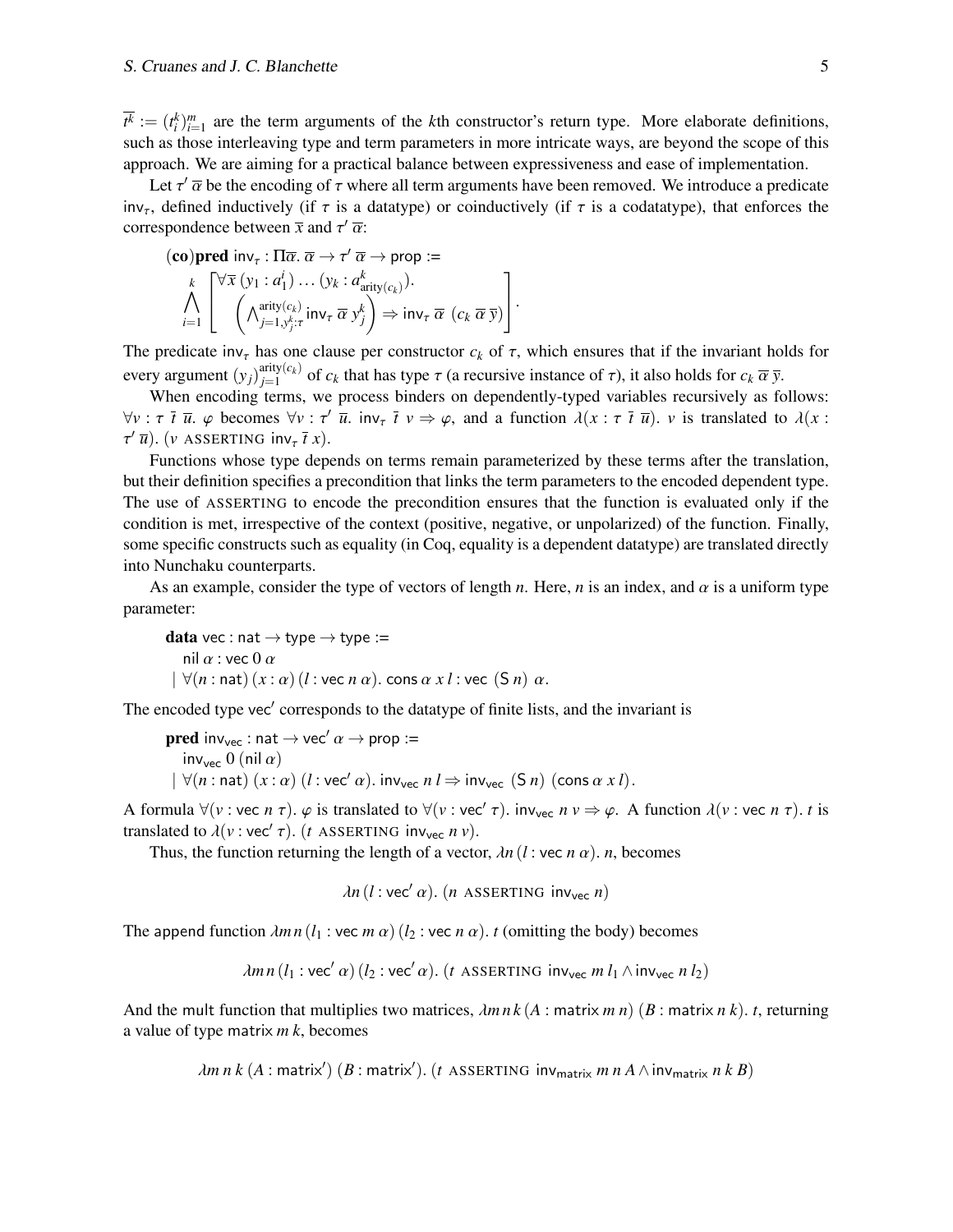### 5 Encoding Dependent Records and Type Classes

Type classes are a powerful tool for abstraction in Coq, Isabelle/HOL, and other proof assistants [\[41,](#page-9-1)[45\]](#page-9-2). However, in dependently typed proofs assistants such as Coq, they are usually encoded as dependent records combining types, values, and proofs. We assume that type classes have been explicitly resolved by the frontend's type inference and focus on their representation as a record of values and propositions. Consider the following example from basic algebra:

class monoid *a* where

e : *a*  $op : a \rightarrow a \rightarrow a$ left\_neutral :  $\forall x$ . op e  $x = x$ assoc :  $\forall xyz$ . op (op *x* y)  $z =$  op *x* (op *y z*).

This definition of monoids can be encoded in a straightforward way as a dependent record—that is, a datatype with a single four-argument constructor. The encoding from Section [4](#page-3-0) could then be applied. Here, we propose a more specific encoding that avoids introducing an inductive predicate inv<sub>monoid</sub>. This transformation does not use dependent types, and its result still contains the required invariants of each type class, thereby requiring models to satisfy them.

Following our proposed scheme, a type class is translated into a nondependent datatype with one constructor whose arguments are the data fields (e.g., e and op for monoid). The proofs of the axioms can be erased, since they serve no purpose for model finding, and the additional properties left\_neutral and assoc are directly inserted at appropriate places in the problem.

The definition of monoid is translated to

 $int_{monoid}$ :  $\Pi a \cdot a \rightarrow (a \rightarrow a \rightarrow a)$   $\rightarrow$  monoid *a*. **pred** left\_neutral<sub>monoid</sub> : Π*a*. monoid  $a \rightarrow$  prop :=  $∀e op. (∀x. op e x = x) ⇒ left-neutral_{monoid} a (inst_{monoid} a e op).$ **pred** assoc<sub>monoid</sub> :  $\Pi a$ . monoid  $a \rightarrow$  prop :=  $\forall e \text{ op. } (\forall x \text{ y } z. \text{ op } (op x \text{ y}) z = op x (op y z)) \Rightarrow \text{assoc}_{\text{monoid}} a (in \text{st}_{\text{monoid}} a e op).$ A function definition **rec** f : Π*a*. monoid  $a \Rightarrow a \rightarrow \tau$  :=  $∀(x : a)$ . f  $x = t$ .

is translated to

rec f : Π*a*. monoid  $a \rightarrow a \rightarrow \tau$  :=

 $\forall a \, x.$  f  $a \, x = (t \text{ ASSERTING left-neutral}_{\text{monoid}} a \land \text{assoc}_{\text{monoid}} a).$ 

In a proof assistant, users must explicitly register types as instances of type classes. For example, registering nat as a monoid instance might involve some syntax such as

instance monoid nat where

 $e = 0$  $op = (+)$ left\_neutral  $=$   $\langle$ proof of left\_neutral $\rangle$  $assoc = \langle proof of assoc \rangle$ .

These would not have to be specified to Nunchaku; in a semantic setting, any type that satisfies the type class axioms would be considered a member of the type class. (For essentially the same reason, only definitions and axioms need to be specified in Nunchaku problems, and not derived lemmas.) Nonetheless, it might be more efficient to provide the instantiations to Nunchaku, so that it can eliminate true conditions such as left\_neutral<sub>monoid</sub> nat  $\wedge$  assoc<sub>monoid</sub> nat that can arise as a result of its monomorphization phase.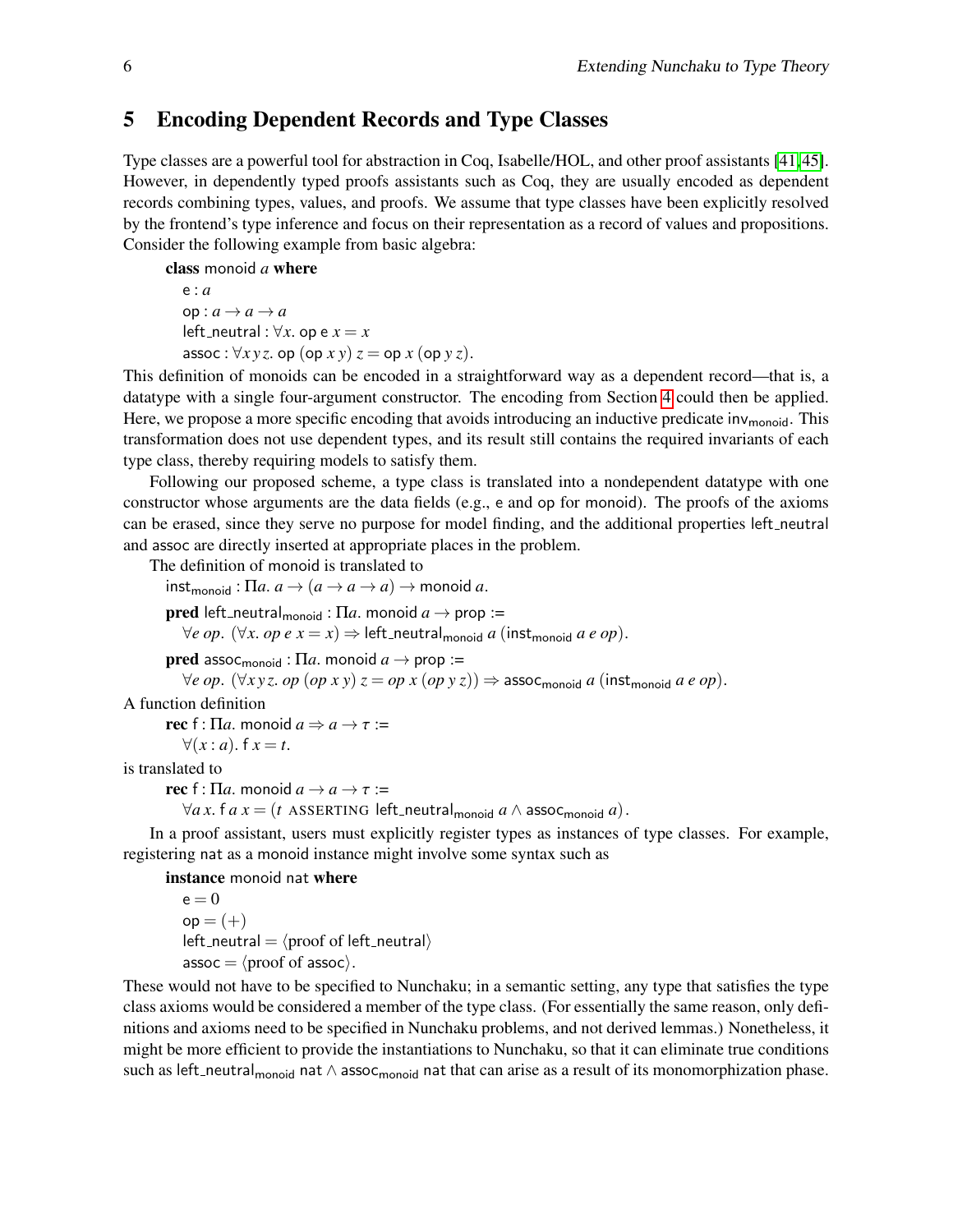### 6 Related Work

There are many competing approaches to refuting logical formulas. The main ones are *finite model finding* and *code execution*. Alternatives include infinite model generation [\[11\]](#page-7-7), counterexample-producing decision procedures [\[13\]](#page-7-8), model checking [\[17\]](#page-7-9), and saturations [\[1\]](#page-7-10).

Finite model finding consists of enumerating all potential finite models, starting with a cardinality of one for the domains. Some model finders explore the search space directly; FINDER [\[40\]](#page-9-3), SEM [\[46\]](#page-9-4), Alloy's precursor [\[22\]](#page-8-6), and Mace versions 3 and 4 [\[30\]](#page-8-7) are of this type. Other tools reduce the problem to propositional satisfiability and invoke a SAT solver; these include early versions of Mace (or MACE) [\[31\]](#page-8-8), Paradox [\[16\]](#page-7-4), Kodkod [\[43\]](#page-9-0) and its frontend Alloy [\[23\]](#page-8-9), and FM-Darwin [\[3\]](#page-7-11). Finally, some theorem provers implement finite model finding on top of their proof calculus; this is the case for KIV [\[35\]](#page-8-10), iProver [\[25\]](#page-8-11), and CVC4 [\[38\]](#page-9-5). To make finite model finding more useful, techniques have been developed to search for partial fragments of infinite models [\[6,](#page-7-12) [19,](#page-8-12) [26,](#page-8-13) [37,](#page-8-4) [42\]](#page-9-6).

The idea with code execution is to generate test inputs and evaluate the goal, seen as a functional program. For Haskell, QuickCheck [\[15\]](#page-7-13) generates random inputs, SmallCheck [\[39\]](#page-9-7) systematically enumerates inputs starting with small ones, and Lazy SmallCheck [\[39\]](#page-9-7) relies on narrowing to avoid evaluating irrelevant subterms. A promising combination of bounded model checking and narrowing is implemented in HBMC, the Haskell Bounded Model Checker [\[14\]](#page-7-6).

In proof assistants, Refute [\[44\]](#page-9-8) and Nitpick [\[8\]](#page-7-1) for Isabelle/HOL are based on finite model finding. QuickCheck-like systems have been developed for Agda [\[20\]](#page-8-14), Isabelle/HOL [\[10\]](#page-7-5), PVS [\[33\]](#page-8-15), FoCaLiZe [\[12\]](#page-7-14), and now Coq with QuickChick [\[34\]](#page-8-16). Agsy for Agda [\[27\]](#page-8-17) employs narrowing. Isabelle's Quickcheck combines random testing, bounded exhaustive testing, and narrowing in one tool [\[10\]](#page-7-5). Finally, ACL2 [\[29\]](#page-8-18) combines random testing and theorem proving.

Our experience with Isabelle is that Nitpick and Quickcheck have complementary strengths and weaknesses [\[5,](#page-7-15) Section 3.6] and that it would be a mistake to rely on a single strategy. For example, debugging the axiomatic specification of the C++ memory model [\[9\]](#page-7-16) was a heavy combinatorial task where Nitpick's SAT solving excelled, whereas for the formalization of a Java-like language [\[28\]](#page-8-19) it made more sense to develop an executable specification and invoke Quickcheck. Nunchaku currently stands firmly in the finite model finding world, but we plan to develop an alternative translation pipeline to generate Haskell code and invoke QuickCheck, SmallCheck, Lazy SmallCheck, and HBMC.

### 7 Conclusion

Nunchaku supports polymorphic higher-order logic by a series of transformations that yield a first-order problem suitable for finite model finding. This paper introduced further transformations that extend the translation pipeline to support dependent types and type classes as found in Coq and similar systems. More work is necessary to fully specify these transformations, prove them correct, and implement them. We plan an integration in Coq but will happily collaborate with the developers of other systems to build further frontends; in particular, we are already in contact with the developers of Lean, a promising new proof assistant based on type theory.

We generally contend that too much work has gone into engineering the individual proof assistants, and too little into developing compositional methods and tools with a broad applicability across systems. Nunchaku is our attempt at changing this state of affairs for counterexample generation.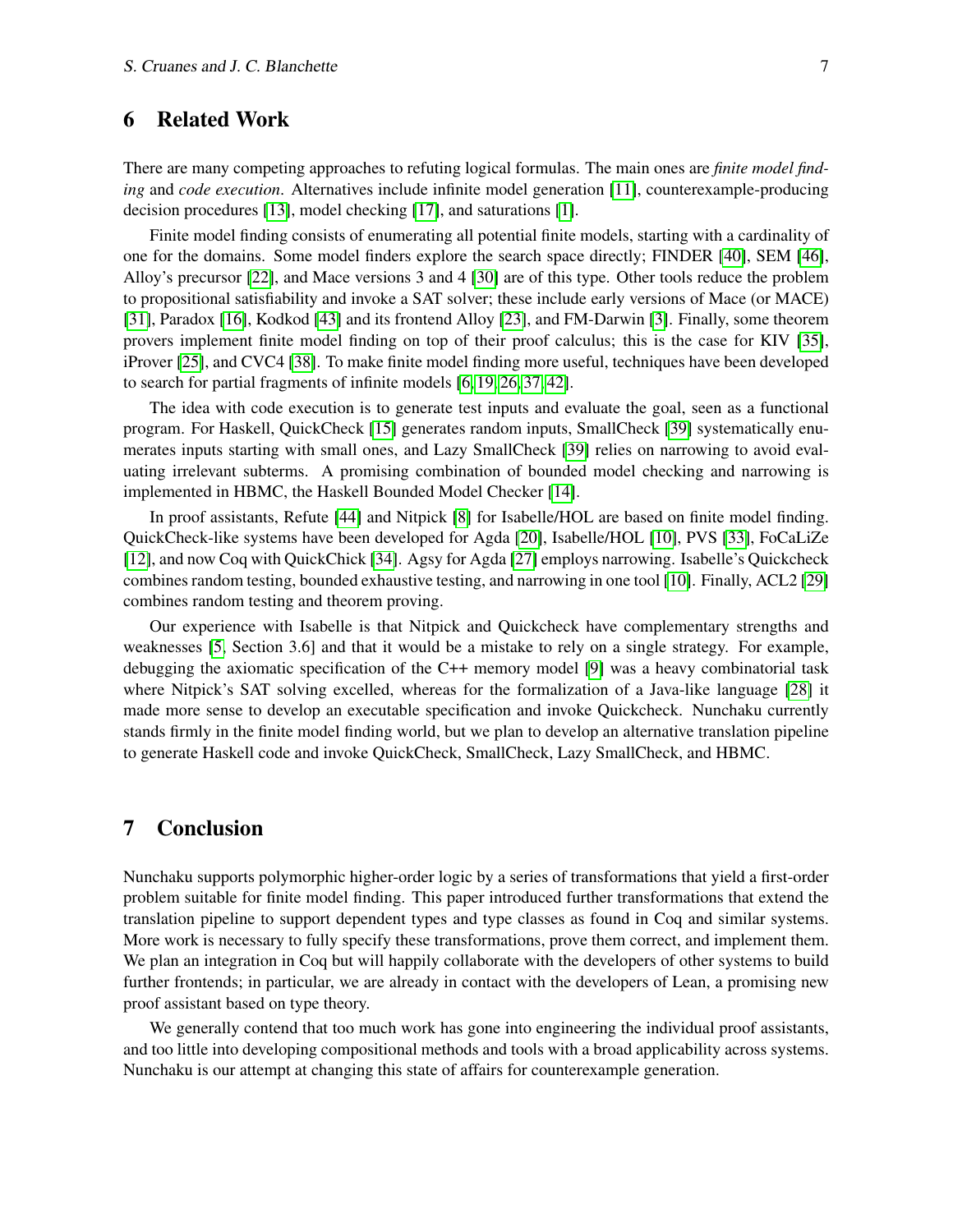Acknowledgment We are grateful to the anonymous reviewers for making many useful comments and suggestions and for pointing to related work. We also thank Mark Summerfield, who suggested many textual improvements. Cruanes is supported by the Inria technological development action "Contreexemples utilisables par Isabelle et Coq" (CUIC). Nunchaku would not exist today had it not been for the foresight and support of Stephan Merz, Andrew Reynolds, and Cesare Tinelli.

### References

- <span id="page-7-10"></span>[1] Leo Bachmair & Harald Ganzinger (2001): *Resolution theorem proving*. In Alan Robinson & Andrei Voronkov, editors: Handbook of Automated Reasoning, I, Elsevier, pp. 19–99.
- <span id="page-7-3"></span>[2] Clark Barrett, Christopher L. Conway, Morgan Deters, Liana Hadarean, Dejan Jovanovic, Tim King, Andrew Reynolds & Cesare Tinelli (2011): *CVC4*. In Ganesh Gopalakrishnan & Shaz Qadeer, editors: CAV 2011, LNCS 6806, Springer, pp. 171–177, doi[:10.1007/978-3-642-22110-1](http://dx.doi.org/10.1007/978-3-642-22110-1_14) 14.
- <span id="page-7-11"></span>[3] Peter Baumgartner, Alexander Fuchs, Hans de Nivelle & Cesare Tinelli (2009): *Computing finite models by reduction to function-free clause logic*. J. Applied Logic 7(1), pp. 58–74, doi[:10.1016/j.jal.2007.07.005.](http://dx.doi.org/10.1016/j.jal.2007.07.005)
- <span id="page-7-2"></span>[4] Yves Bertot & Pierre Castéran (2004): *Interactive Theorem Proving and Program Development: Coq'Art: The Calculus of Inductive Constructions*. Springer.
- <span id="page-7-15"></span>[5] Jasmin Christian Blanchette (2012): *Automatic Proofs and Refutations for Higher-Order Logic*. Ph.D. thesis, Technische Universität München.
- <span id="page-7-12"></span>[6] Jasmin Christian Blanchette (2013): *Relational analysis of (co)inductive predicates, (co)inductive datatypes, and (co)recursive functions*. Softw. Qual. J. 21(1), pp. 101–126, doi[:10.1007/s11219-011-9148-5.](http://dx.doi.org/10.1007/s11219-011-9148-5)
- <span id="page-7-0"></span>[7] Jasmin Christian Blanchette, Cezary Kaliszyk, Lawrence C. Paulson & Josef Urban (2016): *Hammering towards QED*. J. Formal. Reasoning 9(1), pp. 101–148, doi[:10.6092/issn.1972-5787/4593.](http://dx.doi.org/10.6092/issn.1972-5787/4593)
- <span id="page-7-1"></span>[8] Jasmin Christian Blanchette & Tobias Nipkow (2010): *Nitpick: A counterexample generator for higher-order logic based on a relational model finder*. In Matt Kaufmann & Lawrence C. Paulson, editors: ITP 2010, LNCS 6172, Springer, pp. 131–146, doi[:10.1007/978-3-642-14052-5](http://dx.doi.org/10.1007/978-3-642-14052-5_11) 11.
- <span id="page-7-16"></span>[9] Jasmin Christian Blanchette, Tjark Weber, Mark Batty, Scott Owens & Susmit Sarkar (2011): *Nitpicking C++ concurrency*. In: PPDP 2011, ACM, pp. 113–124, doi[:10.1145/2003476.2003493.](http://dx.doi.org/10.1145/2003476.2003493)
- <span id="page-7-5"></span>[10] Lukas Bulwahn (2012): *The new Quickcheck for Isabelle: Random, exhaustive and symbolic testing under one roof*. In Chris Hawblitzel & Dale Miller, editors: CPP 2012, LNCS 7679, Springer, pp. 92–108, doi[:10.1007/978-3-642-35308-6](http://dx.doi.org/10.1007/978-3-642-35308-6_10) 10.
- <span id="page-7-7"></span>[11] Ricardo Caferra, Alexander Leitsch & Nicolas Peltier (2004): *Automated Model Building*. Applied Logic 31, Springer.
- <span id="page-7-14"></span>[12] Matthieu Carlier, Catherine Dubois & Arnaud Gotlieb (2012): *A first step in the design of a formally verified constraint-based testing tool: FocalTest*. In Achim D. Brucker & Jacques Julliand, editors: TAP 2012, LNCS 7305, Springer, pp. 35–50, doi[:10.1007/978-3-642-30473-6](http://dx.doi.org/10.1007/978-3-642-30473-6_5) 5.
- <span id="page-7-8"></span>[13] Amine Chaieb & Tobias Nipkow (2008): *Proof synthesis and reflection for linear arithmetic*. J. Autom. Reasoning 41(1), pp. 33–59, doi[:10.1007/s10817-008-9101-x.](http://dx.doi.org/10.1007/s10817-008-9101-x)
- <span id="page-7-6"></span>[14] Koen Claessen (2016): Private communication.
- <span id="page-7-13"></span>[15] Koen Claessen & John Hughes (2000): *QuickCheck: A lightweight tool for random testing of Haskell programs*. In: ICFP '00, ACM, pp. 268–279, doi[:10.1145/357766.351266.](http://dx.doi.org/10.1145/357766.351266)
- <span id="page-7-4"></span>[16] Koen Claessen & Niklas Sörensson (2003): *New techniques that improve MACE-style model finding*. In: MODEL.
- <span id="page-7-9"></span>[17] Edmund M. Clarke, Jr., Orna Grumberg & Doron A. Peled (1999): *Model Checking*. MIT Press.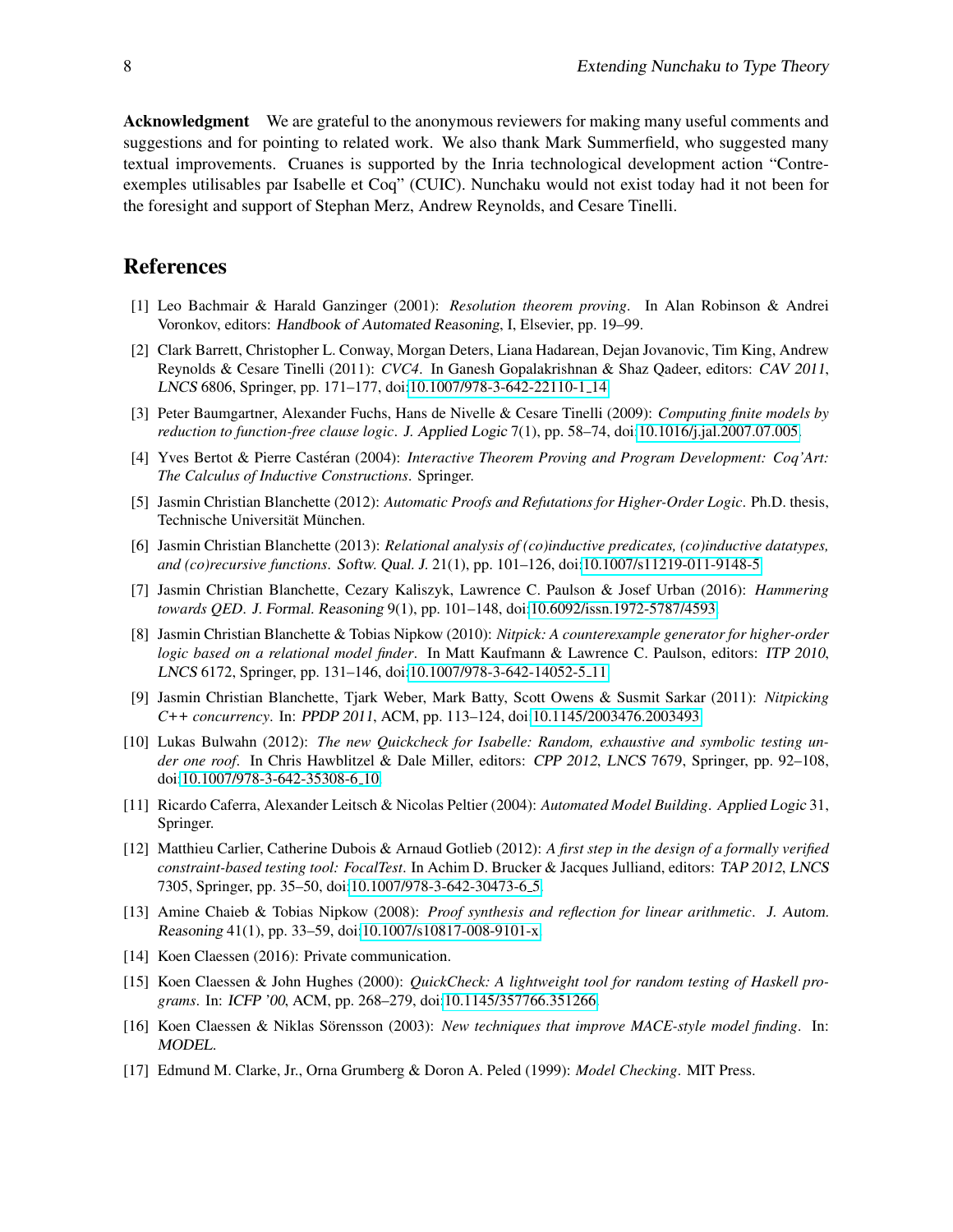- <span id="page-8-2"></span>[18] Denis Cousineau, Damien Doligez, Leslie Lamport, Stephan Merz, Daniel Ricketts & Hernan Vanzetto ´ (2012): *TLA<sup>+</sup> proofs*. In Dimitra Giannakopoulou & Dominique Méry, editors: FM 2012, LNCS 7436, Springer, pp. 147–154, doi[:10.1007/978-3-642-32759-9](http://dx.doi.org/10.1007/978-3-642-32759-9_14) 14.
- <span id="page-8-12"></span>[19] Andriy Dunets, Gerhard Schellhorn & Wolfgang Reif (2010): *Automated flaw detection in algebraic specifications*. J. Autom. Reasoning 45(4), pp. 359–395, doi[:10.1007/s10817-010-9166-1.](http://dx.doi.org/10.1007/s10817-010-9166-1)
- <span id="page-8-14"></span>[20] Peter Dybjer, Qiao Haiyan & Makoto Takeyama (2003): *Combining testing and proving in dependent type theory*. In David A. Basin & Burkhart Wolff, editors: TPHOLs 2003, LNCS 2758, Springer, pp. 188–203, doi[:10.1007/10930755](http://dx.doi.org/10.1007/10930755_12) 12.
- <span id="page-8-0"></span>[21] Walter Guttmann, Georg Struth & Tjark Weber (2011): *Automating algebraic methods in Isabelle*. In Shengchao Qin & Zongyan Qiu, editors: ICFEM 2011, LNCS 6991, Springer, pp. 617–632, doi[:10.1007/978-](http://dx.doi.org/10.1007/978-3-642-24559-6_41) [3-642-24559-6](http://dx.doi.org/10.1007/978-3-642-24559-6_41) 41.
- <span id="page-8-6"></span>[22] Daniel Jackson (1996): *Nitpick: A checkable specification language*. In: FMSP '96, pp. 60–69.
- <span id="page-8-9"></span>[23] Daniel Jackson (2006): *Software Abstractions: Logic, Language, and Analysis*. MIT Press.
- <span id="page-8-5"></span>[24] Bart Jacobs & Tom Melham (1993): *Translating dependent type theory into higher order logic*. In M. Bezem & J.F. Groote, editors: TLCA 1993, LNCS 664, Springer, pp. 209–229, doi[:10.1007/BFb0037108.](http://dx.doi.org/10.1007/BFb0037108)
- <span id="page-8-11"></span>[25] Konstantin Korovin (2013): *Non-cyclic sorts for first-order satisfiability*. In Pascal Fontaine, Christophe Ringeissen & Renate A. Schmidt, editors: FroCoS 2013, LNCS 8152, Springer, pp. 214–228, doi[:10.1007/978-3-642-40885-4](http://dx.doi.org/10.1007/978-3-642-40885-4_15) 15.
- <span id="page-8-13"></span>[26] Viktor Kuncak & Daniel Jackson (2005): *Relational analysis of algebraic datatypes*. In Michel Wermelinger & Harald Gall, editors: ESEC/FSE 2005, ACM, pp. 207–216, doi[:10.1145/1081706.1081740.](http://dx.doi.org/10.1145/1081706.1081740)
- <span id="page-8-17"></span>[27] Fredrik Lindblad (2007): *Property directed generation of first-order test data*. In Marco Morazan, editor: ´ TFP 2007, Intellect, pp. 105–123.
- <span id="page-8-19"></span>[28] Andreas Lochbihler & Lukas Bulwahn (2011): *Animating the formalised semantics of a Java-like language*. In Marko van Eekelen, Herman Geuvers, Julien Schmalz & Freek Wiedijk, editors: ITP 2011, LNCS 6898, Springer, pp. 216–232, doi[:10.1007/978-3-642-22863-6](http://dx.doi.org/10.1007/978-3-642-22863-6_17) 17.
- <span id="page-8-18"></span>[29] Panagiotis Manolios (2013): *Counterexample generation meets interactive theorem proving: Current results and future opportunities*. In Sandrine Blazy, Christine Paulin-Mohring & David Pichardie, editors: ITP 2013, LNCS 7998, Springer, p. 18, doi[:10.1007/978-3-642-39634-2](http://dx.doi.org/10.1007/978-3-642-39634-2_4) 4.
- <span id="page-8-7"></span>[30] William McCune: *Prover9 and Mace4*. <http://www.cs.unm.edu/~mccune/prover9/>.
- <span id="page-8-8"></span>[31] William McCune (1994): *A Davis–Putnam program and its application to finite first-order model search: quasigroup existence problems*. Technical Report, Argonne National Laboratory.
- <span id="page-8-1"></span>[32] Tobias Nipkow, Lawrence C. Paulson & Markus Wenzel (2002): *Isabelle/HOL: A Proof Assistant for Higher-Order Logic*. LNCS 2283, Springer.
- <span id="page-8-15"></span>[33] Sam Owre (2006): *Random testing in PVS*. In: AFM '06.
- <span id="page-8-16"></span>[34] Zoe Paraskevopoulou, Catalin Hritcu, Maxime Dénès, Leonidas Lampropoulos & Benjamin C. Pierce (2015): *Foundational property-based testing*. In Christian Urban & Xingyuan Zhang, editors: ITP 2015, LNCS 9236, Springer, pp. 325–343, doi[:10.1007/978-3-319-22102-1](http://dx.doi.org/10.1007/978-3-319-22102-1_22) 22.
- <span id="page-8-10"></span>[35] Wolfgang Reif, Gerhard Schellhorn & Andreas Thums (2001): *Flaw detection in formal specifications*. In Rajeev Goré, Alexander Leitsch & Tobias Nipkow, editors: IJCAR 2001, LNCS 2083, Springer, pp. 642–657, doi[:10.1007/3-540-45744-5](http://dx.doi.org/10.1007/3-540-45744-5_52) 52.
- <span id="page-8-3"></span>[36] Andrew Reynolds & Jasmin Christian Blanchette (2015): *A decision procedure for (co)datatypes in SMT solvers*. In Amy Felty & Aart Middeldorp, editors: CADE-25, LNCS 9195, Springer, pp. 197–213, doi[:10.1007/978-3-319-21401-6](http://dx.doi.org/10.1007/978-3-319-21401-6_13)<sub>-</sub>13.
- <span id="page-8-4"></span>[37] Andrew Reynolds, Jasmin Christian Blanchette, Simon Cruanes & Cesare Tinelli (2016): *Model finding for recursive functions in SMT*. In N. Olivetti & A. Tiwari, editors: IJCAR 2016, LNCS 9706, Springer.